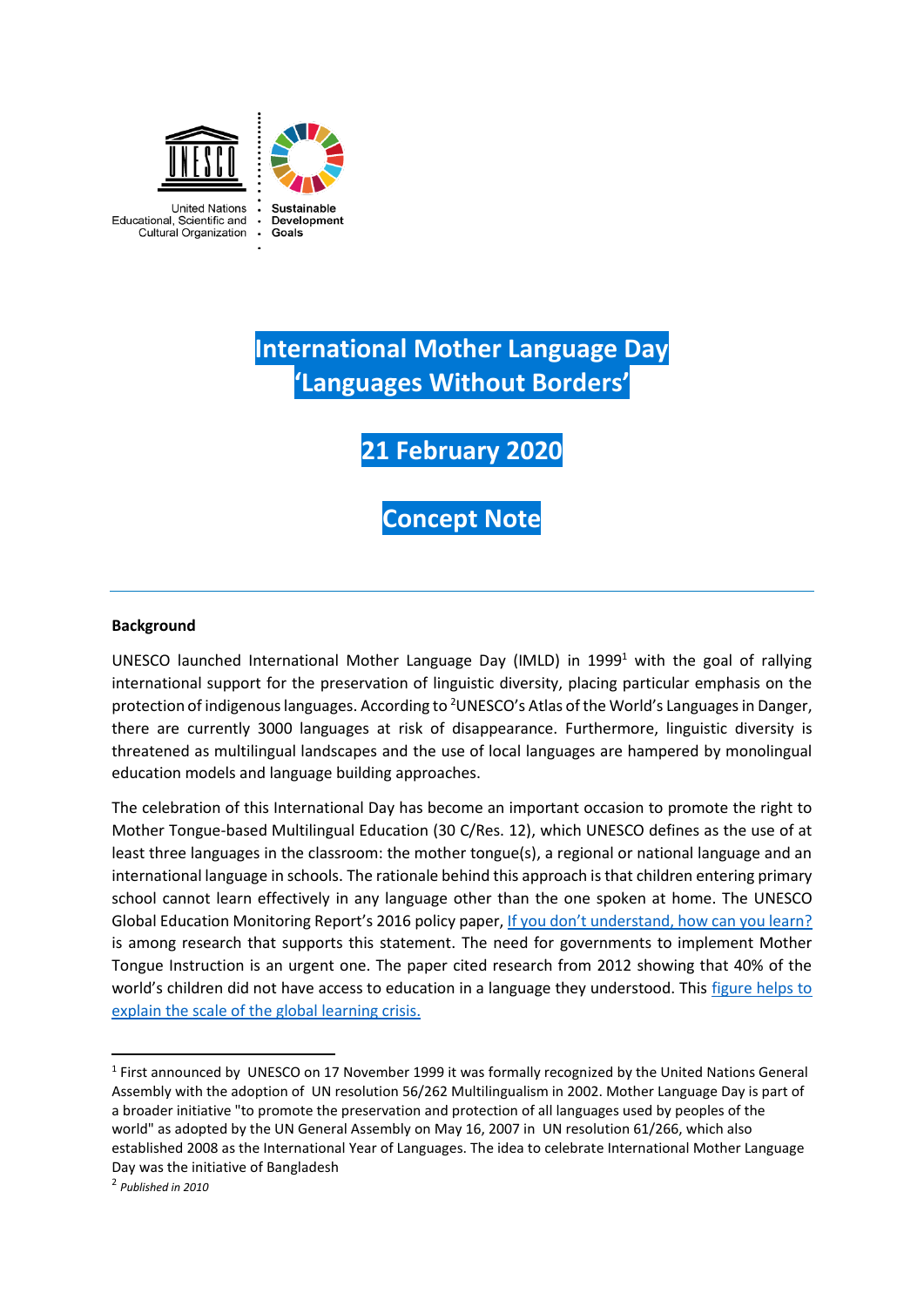It has been observed that the failure to teach children in their mother tongue can further entrench existing disadvantage and result in social marginalization. According to the findings of a regional study measuring learning in Latin America (Verdisco, Cueto, Thompson, & Engle, 2014), in general, indigenous children's scores were considerably lower than those of other children. Research also highlights a gender disparity: girls are more disadvantaged than boys when they are not educated in their mother tongues.

### **The preservation of indigenous languages is at the heart of the Sustainable Development Agenda**

UNESCO's work on languages and sustainable development is based on a Human Rights approach, and guided by Sustainable Development Goal 4, which aims to ensure quality education to enable every woman and man to acquire the skills, knowledge and values they need to participate fully in the peaceful development of their societies. Mother tongue education is a key component of quality education, as reflected in UNESCO's [Education 2030 Framework for Action,](http://uis.unesco.org/sites/default/files/documents/education-2030-incheon-framework-for-action-implementation-of-sdg4-2016-en_2.pdf) the global road map to implement the Education 2030 Agenda. The UN declared [The International Year of Indigenous](https://en.iyil2019.org/)  [Languages \(I](https://en.iyil2019.org/)YIL 2019), to underscore these languages' capacity for preserving knowledge systems, promoting peace, advancing the human rights of indigenous peoples and fostering social inclusion. The same year, UNESCO celebrated indigenous languages as a vehicle for [peace-building and](https://en.unesco.org/events/international-mother-language-day-2019-opening-event-unesco-hq)  [reconciliation](https://en.unesco.org/events/international-mother-language-day-2019-opening-event-unesco-hq) on International Mother Language Day.

Building on the momentum of IYIL 2019, the UN General Assembly proclaimed 2022-2032 as the [International Decade of Indigenous Languages.](https://www.un.org/press/en/2019/ga12231.doc.htm) The decade will renew and reinforce international efforts to preserve "this endangered facet of Indigenous peoples' cultural and social life".

# **International Mother language Day 2020**

At the dawn of this new decade, the threat of conflict is present in all corners of the globe, prompting the need for new, innovative approaches to establishing peaceful dialogue and social inclusion. For this reason, UNESCO has declared 'Languages without borders' as the theme for International Mother Language Day 2020.

In all regions of the world, some local languages, rather than vanishing, are in fact flourishing. Many of these fast-evolving languages are cross-border languages. Both regional variants of Maori –spoken in New Zealand and in the Cook Islands, and Sami, spoken across Northern Europe, have benefitted from efforts on the part of governments to revitalize these languages which started in the 1980s.

It is important to recall that borders in many parts of the world have been artificially imposed. From sub-Saharan Africa to the Middle East to Latin America, many borders were negotiated and drawn arbitrarily splitting communities, which had existed for centuries. This process has contributed to conflict all over the world. Linguists specializing in cross border languages have pointed out that for such communities very often official borders do not 'exist'. They continue to trade, share cultural practices and communicate in a common local language. Cross-border languages are naturally dynamic because they are cross-fertilized by people from two or more countries.

Among many other cross-border languages, Kiswahili is one such example. This sub-Saharan African language is spoken by 120 to 150 million people. It is a hybrid tongue composed of linguistic elements from Southern Africa, Arabia, Europe and India. Its evolution tells a rich story of migration, trade, slavery, colonialism. Today, it is both sub-Saharan Africa's most important lingua franca, and an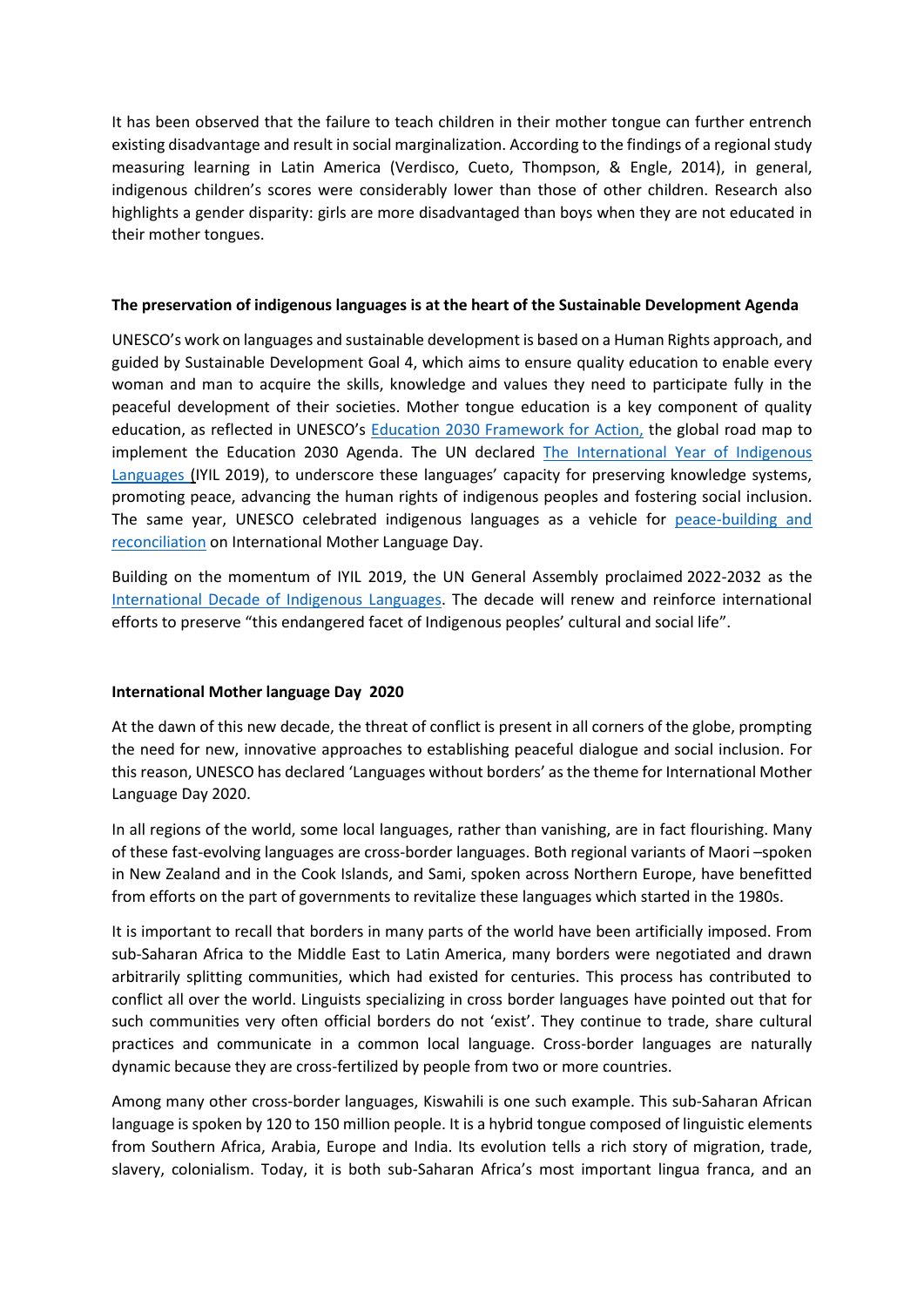enabling force promoting African unity and diplomacy. In 2004, it was declared an official language of the African Union. It is a national and official language in the United Republic of Tanzania, a national language in Kenya and in the Democratic Republic of Congo. It is a cross-border lingua franca in Uganda, Rwanda, Burundi, northern Mozambique and southern Somalia, and to a lesser extent, Malawi, Zambia and South Sudan.

Quechua is another example. The language of the ancient Incan Empire has now evolved to become a family of related indigenous languages, spoken by some 8 to 10 million people in Peru, Bolivia, Ecuador, Chile, Colombia and Argentina.

The dynamism of cross-border languages means that they can provide space for indigenous culture and traditions to thrive. In the right circumstances, they can also be powerful tools for the promotion of peace between neighbouring countries. Bonds of empathy and shared heritage on either side of a border and among several countries in a region increase solidarity among neighbouring peoples and allow people to celebrate the complexity of their multi-layered identities.

In summary: the development of Multilingual Education based on Mother Tongue Instruction, not only improves learning outcomes, but also helps to maintain linguistic diversity and multilingualism, a key element of inclusion. Cross-border languages have the potential to foster powerful emotional and cultural ties between neighbouring communities often living on either side of international borders.

## **Objective of Mother Language Day celebration**

The event will provide a space for reflection and dialogue on the contexts, challenges, and strategies for the promotion of cross border languages as a vehicle for "inspiring solidarity based on understanding" dialogue.

#### **Participants**

Participants will range from representatives of the Permanent Delegations to UNESCO, to members of civil society organizations, members of academic institutions and students.

The event will be open to the public.

**Venue:** UNESCO HQs

#### **Format of the celebration**

One-day event

#### **Morning session: 10 am to 12.00 pm**

The official opening session will be held in the morning. Key remarks will be given by expert linguists specialising in cross border languages, offering distinct perspectives on these languages' capacity to bridge divides.

#### **Afternoon session: 3 pm to 5 pm**

The afternoon session will be dedicated to a round table on the importance of promoting the Kiswahili language in Africa.